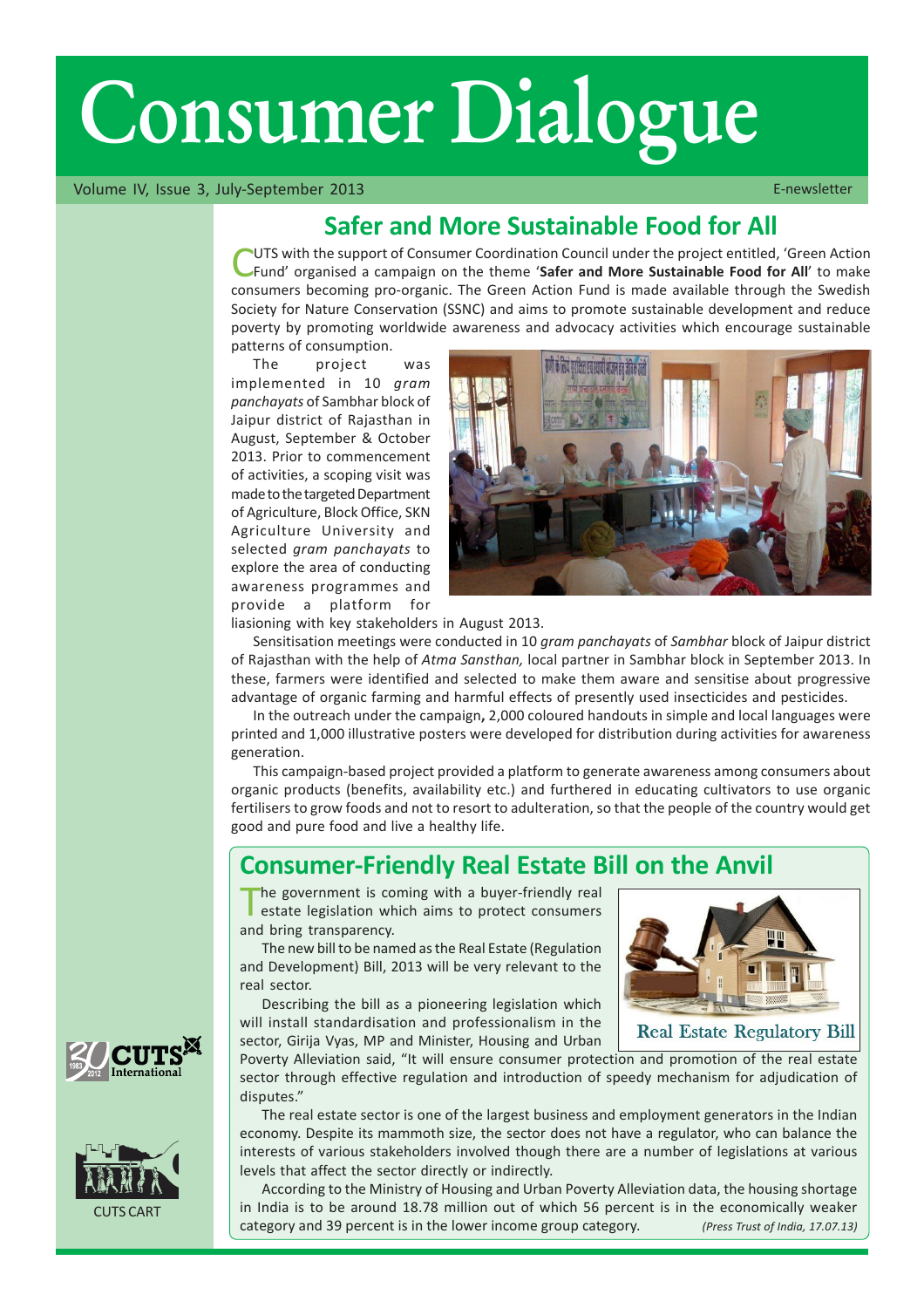

# **ATIVITIES National Environment Awareness Campaign (NEAC) 2013-14**

This year, the process of NEAC was initiated in July 2013 on the theme 'Biodiversity Conservation'. A total of five divisional levels pre-proposal workshops were organised during July 31-August 05, 2013, covering all 33 districts of Rajasthan. CUTS, received a total number of 353 proposals for NEAC in 2013. The pre proposal workshops were held at Chittorgarh for Udaipur division on July 31, 2013; at Kota for Kota division on August 01, 2013; at Bikaner for Bikaner division on August 02, 2013.

The scrutiny of the proposal by Centre of Excellence appointed by the Ministry of Environment & Forests took place on September 12-13, 2013. Rashmi Gangwar from Centre for Environment Education, Uttarakhand visited CUTS CART and did the scrutiny. The Regional Committee Meeting was held at New Delhi during August 23-27, 2013.



- **REPRESENTATION** Abhimanyu Singh & Jai Shree Soni participated in a training programme on 'Consumer Complaint' Redressal and Mediationí organised by Centre for Consumer Studies, Indian Institute of Public Administration, New Delhi and sponsored by the Consumer Coordination Council (CCC) of India at New Delhi during July 15-19, 2013.
	- Arjun Kant Jha attended a training on 'Basic Life Saving Skills' conducted by Transport Department, Government of Rajasthan, on July 24, 2013 which was demonstrated by Maya Tandon, CEO of M N Tandon Charitable Trust, Jaipur.
	- Deepak Saxena and Arjun Kant participated in a workshop on e-mediation and role of mediation centres organised by CCC, New Delhi on September 13, 2013.
	- Deepak Saxena attended the 21<sup>st</sup> Annual General Body Meeting of CCC at New Delhi on September 14, 2013.
	- Deepak Saxena & Arjun Kant Jha attended 'Consumer Outreach Programme' organised by Telecom Regulatory Authority of India (TRAI) at *Indira Gandhi Panchayati Raj Sansthan* on September 19, 2013.

#### **CUTS Opens Third Centre in Africa**

ìWe welcome the opening of the CUTS Centre in Accra and look forward to its active participation in providing research support to Ghana and the West African region on critical economic policy issues", said Hanna Tetteh, Ghana's Minister of Foreign Affairs and Regional Integration, while inaugurating the third CUTS Africa Resource Centre in Accra (Ghana).

The first African Centre of CUTS was opened in Lusaka, Zambia in 2001 and a second one in Nairobi, Kenya in 2002. CUTS is perhaps one of the few 'southern' organisations to have a 'voice' office as well in Geneva, where it has been running successfully since 2008. It also has an office in Hanoi, Vietnam that became operational in 2005, which covers the South East Asian region.

Like the other two African Centres, CUTS Accra would be a locally registered Ghanaian not-forprofit outfit doing research, public outreach and engaging in capacity building activities.

The need for this Centre had been felt by CUTS for the last three-four years now, as many of CUTS friends in the country and indeed the region (West Africa) encouraged CUTS to explore this possibility, since it has been engaged in few research and advocacy projects in the region.

By establishing its third Centre in Accra (Ghana), CUTS will further strengthen its approach of promoting South-South cooperation on trade and development, and strengthen long-term capacity of both non-state and state actors in the region to address socio-economic and developmental challenges in the region.



Hanna S Tetteh, Ghanaian Minister unveiling the plague of CUTS Accra on August 20, 2013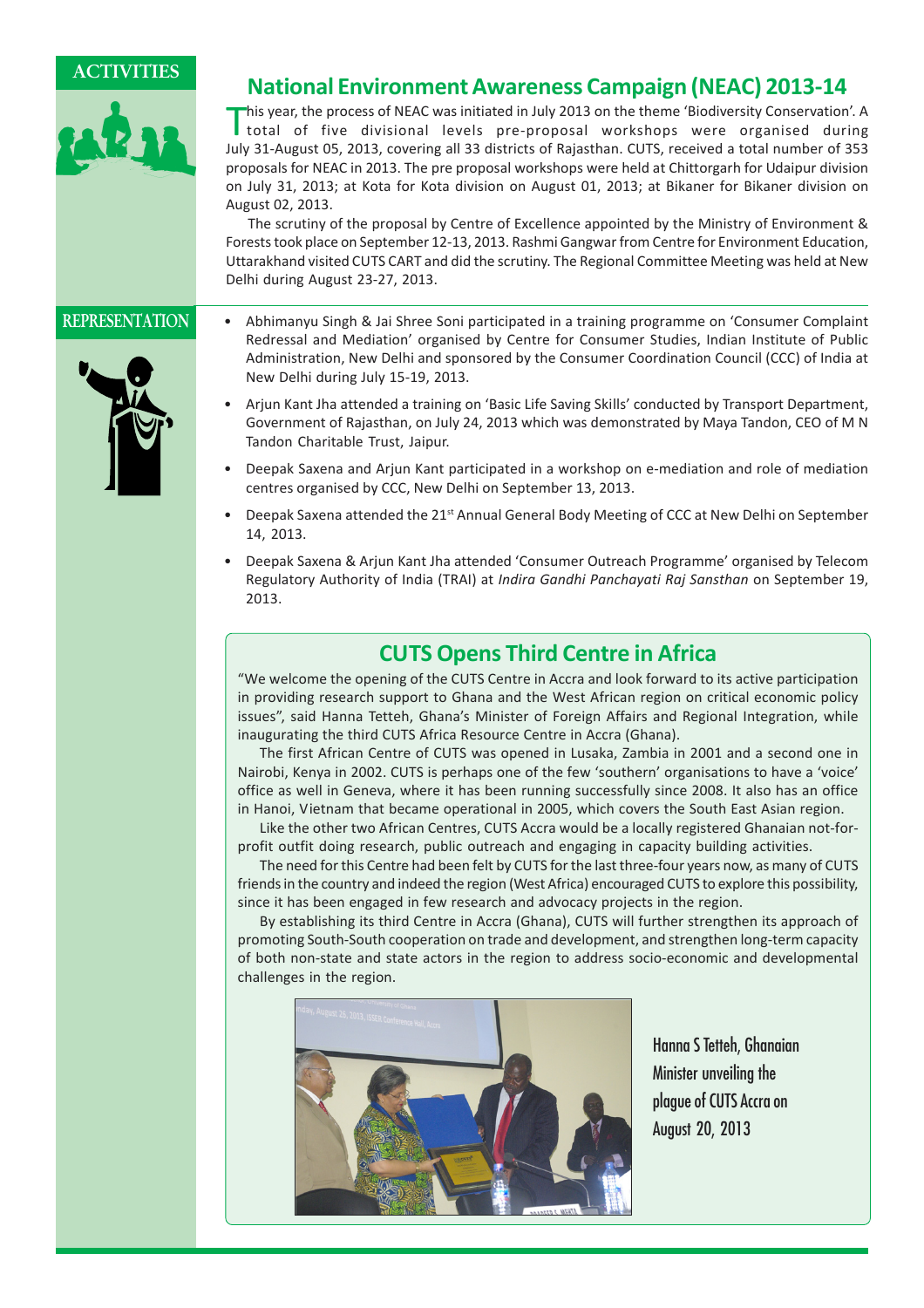## **Separating Consumer Affairs from Food Department**

The Rajasthan government has finally decided to separate Consumer Affairs Department from the existing Food and Public Distribution so that it can focus on consumer welfare and protection better. The decision took place during the Cabinet meeting on September 07, 2013, which marks the victory of all consumer organisations and activists, who were involved in this advocacy to pursue the state government.



CUTS, a leading consumer organisation in the state, was continuously raising this issue before the Central as well as the state government.

The same issue was raised in front of the Chief Minister of Rajasthan during the pre-budget meet by citing the example of Jammu & Kashmir and Kerala, where the Consumer Department is headed separately by the Minister in these states.

The decision is yet to be taken by the Central government on the issue but the decision of the Rajasthan government to make it a separate department detaching it from the existing Food and Public Distribution will definitely boost the consumer movement in the state and ultimately enhance consumer protection in a much focused manner.

After the segregation, link departments, such as Legal Metrology (which is at present under the Department of Industry) and Food & Drugs Inspection (which is under Medical & Health Department) is expected to fall in the vicinity of new Department of Consumer Affairs, which will result in better coordination and easily accessible to consumers.

# **Each Pesky Call to Cost Telecom Cos.** M**5,000**

The Telecom Regulatory Authority of India (TRAI) is also tasked to check menace of pesky callers who have been spamming consumers with unwanted calls and SMS.

With no palpable abatement in pesky calls and SMSs despite several attempts to control the menace, TRAI mandated financial penalties on telecom service providers whose networks are

used for the unwanted communication by marketing companies. The TRAI also warned that phone connections of banks, insurance firms and builders will be blacklisted if the mandated rules on unsolicited calls are violated by them or their representatives.

The TRAI, in November 2012, eased the process of lodging complaints against unwanted calls and messages and has decided to fix  $\overline{5}5,000$  as penalty for every complaint received on the matter.

"If on verification of a complaint, it is found that the Unsolicited Commercial Communications (UCC) has been sent by a subscriber, who is not registered as a telemarketer, the service provider shall be liable to pay financial disincentives of ₹5000 on each complaint".



TRAI was particularly critical of the cheap SMS packs marketed by service providers. "The Authority has observed that such telemarketing activities are encouraged by service providers by providing attractive SMS packages and by allowing bulk/multiple connections without following the Customer Acquisition Form (CAF) directives issued by the Department of Telecommunication though they are fully aware that these could be used for telemarketing activities. It is the duty and responsibility of the service provider to ensure that such misuse does not happen in their network." *(Times of India, 23.08.13*)

#### **IMPORTA IUDGEMI DECISIO**